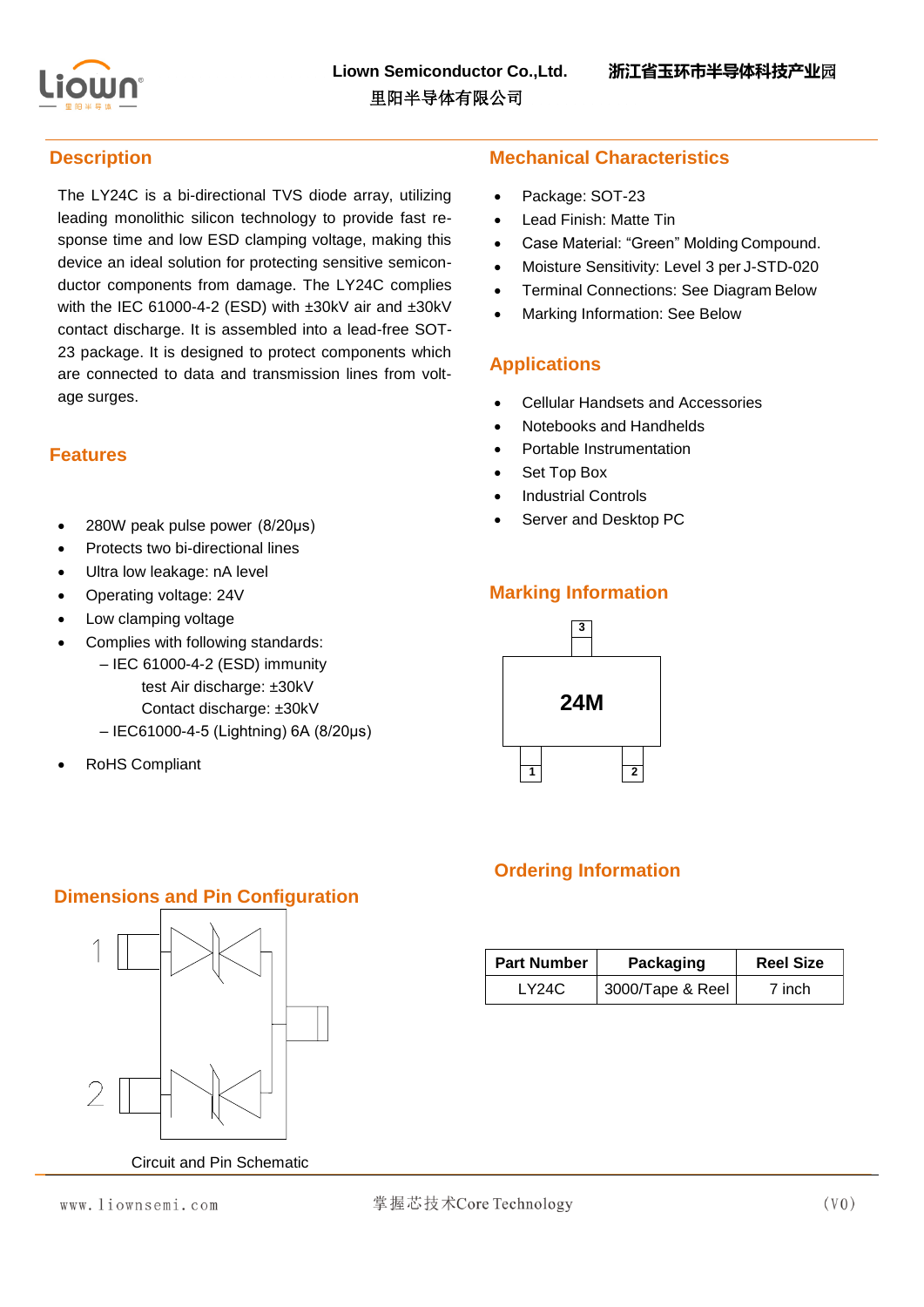

# **Absolute Maximum Ratings (TA=25°C unless otherwise specified)**

| <b>Parameter</b>                | <b>Symbol</b> | <b>Value</b>    | <b>Unit</b> |
|---------------------------------|---------------|-----------------|-------------|
| Peak Pulse Power (8/20µs)       | <b>Ppk</b>    | 280             | W           |
| Peak Pulse Current (8/20µs)     | <b>IPP</b>    | 6               | A           |
| ESD per IEC 61000-4-2 (Air)     | <b>VESD</b>   | ±30             | kV          |
| ESD per IEC 61000-4-2 (Contact) |               | ±30             |             |
| Operating Temperature Range     | TJ            | $-55$ to $+125$ | °C          |
| Storage Temperature Range       | Tstg          | $-55$ to $+150$ | °C          |

## **Electrical Characteristics (TA=25°C unless otherwise specified)**

| <b>Parameter</b>               | <b>Symbol</b> | <b>Min</b> | <b>Typ</b> | <b>Max</b> | <b>Unit</b> | <b>Test Condition</b>                                           |
|--------------------------------|---------------|------------|------------|------------|-------------|-----------------------------------------------------------------|
| <b>Reverse Working Voltage</b> | <b>VRWM</b>   |            |            | 24         | V           |                                                                 |
| Breakdown Voltage              | <b>VBR</b>    | 27         |            |            | V           | $IT = 1mA$                                                      |
| Reverse Leakage Current        | IR            |            |            | 0.2        | μA          | $V$ RWM = 24V                                                   |
| <b>Clamping Voltage</b>        | Vc.           |            |            | 34         | V           | $IPP = 1A (8 \times 20 \mu s \text{ pulse})$                    |
| <b>Clamping Voltage</b>        | Vc.           |            |            | 47         | V           | $IPP = 6A (8 \times 20 \mu s \text{ pulse})$                    |
| Junction Capacitance           | СJ            |            |            | 20         | pF          | $\forall R = 0V, f = 1MHz, Pin 1 to Pin 3$<br>or Pin 2 to Pin 3 |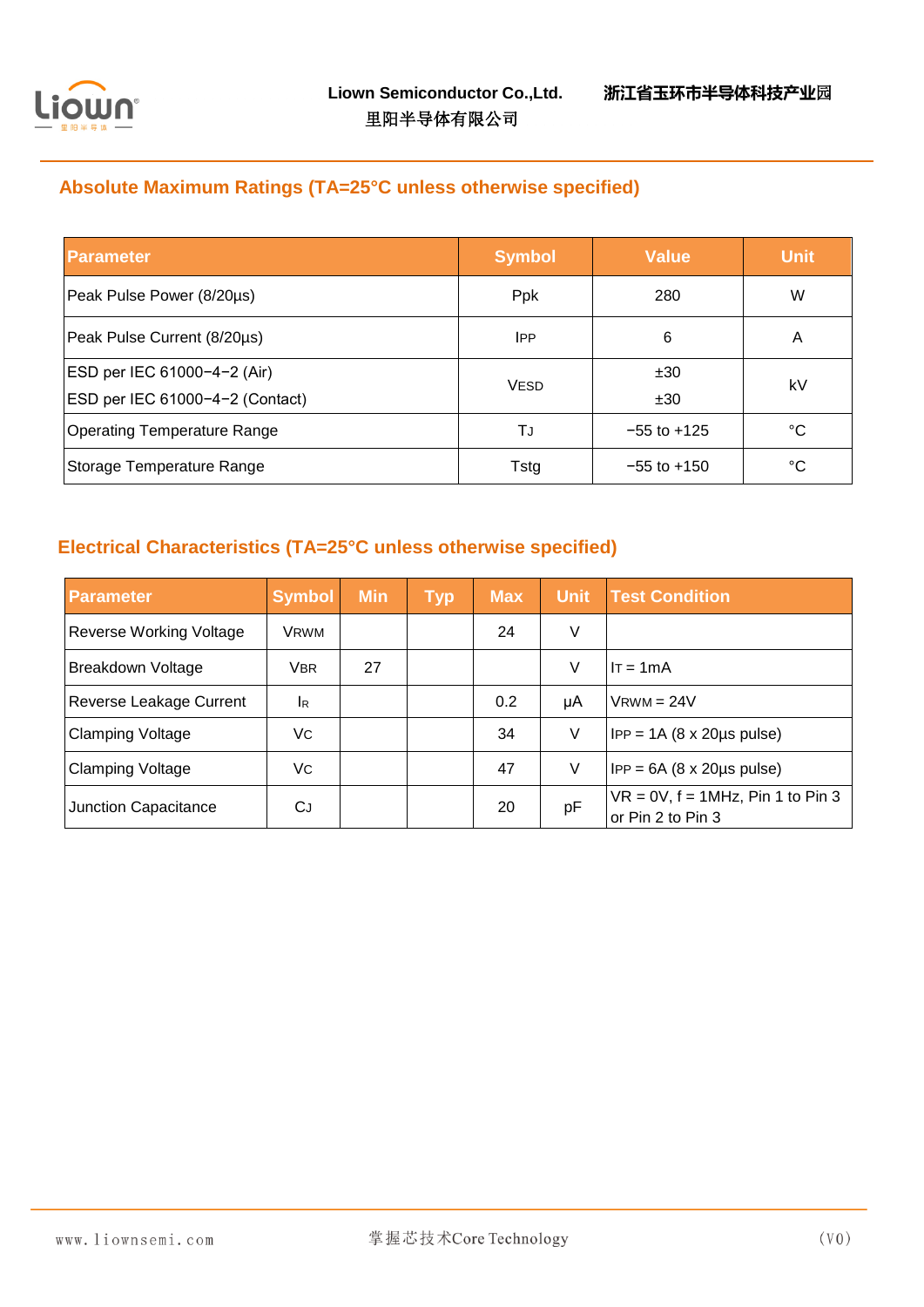





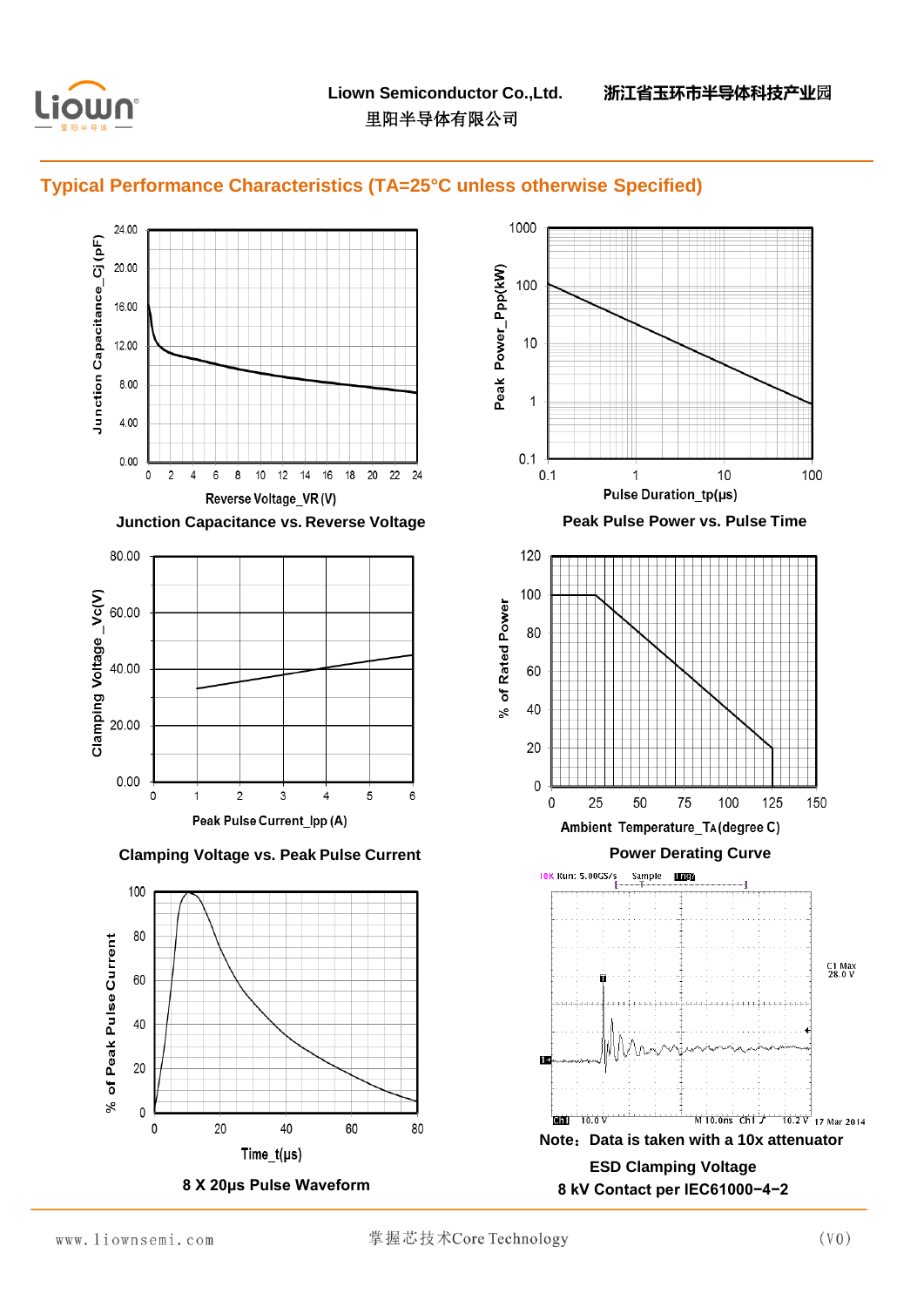

## **SOT-23 Package Outline Drawing**



|                |                    | <b>DIMENSIONS</b> |             |               |            |             |  |
|----------------|--------------------|-------------------|-------------|---------------|------------|-------------|--|
| <b>SYM</b>     | <b>MILLIMETERS</b> |                   |             | <b>INCHES</b> |            |             |  |
|                | <b>MIN</b>         | <b>NOM</b>        | <b>MAX</b>  | <b>MIN</b>    | <b>NOM</b> | <b>MAX</b>  |  |
| A              | 0.90               |                   | 1.15        | 0.035         |            | 0.045       |  |
| A1             | 0.00               |                   | 0.10        | 0.000         |            | 0.004       |  |
| A2             | 0.90               |                   | 1.05        | 0.035         |            | 0.041       |  |
| b              | 0.30               |                   | 0.50        | 0.012         |            | 0.020       |  |
| C              | 0.08               |                   | 0.15        | 0.003         |            | 0.006       |  |
| D              | 2.80               |                   | 3.00        | 0.110         |            | 0.118       |  |
| E              | 1.20               |                   | 1.40        | 0.047         |            | 0.055       |  |
| E <sub>1</sub> | 2.25               |                   | 2.25        | 0.089         |            | 0.100       |  |
| e              | $0.95$ TYP         |                   |             | 0.037TYP      |            |             |  |
| e1             | 1.80               |                   | 2.00        | 0.071         |            | 0.079       |  |
| L              | $0.55$ REF         |                   |             | 0.022REF      |            |             |  |
| L1             | 0.30               |                   | 0.50        | 0.012         |            | 0.020       |  |
| Θ              | $0^{\circ}$        |                   | $8^{\circ}$ | $0^{\circ}$   |            | $8^{\circ}$ |  |